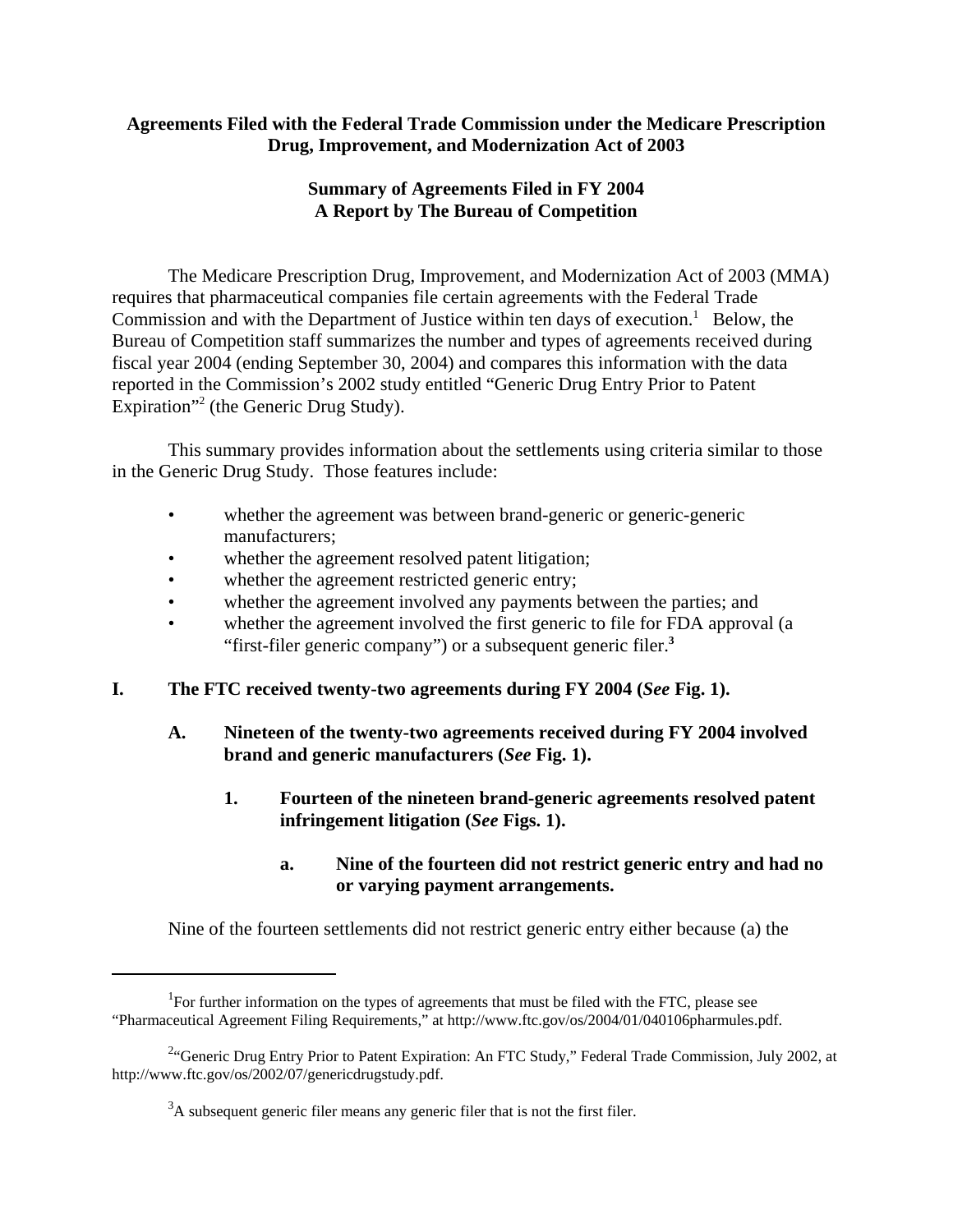generic was already on the market and the settlement did not require the generic to withdraw its product (three agreements), (b) the agreement allowed the generic to market its product upon receiving FDA approval (five agreements), or (c) the brand agreed to supply the generic with product within three months of the agreement (one agreement) (*See* Fig 2). Of these nine agreements, three had no payments between the parties, two required a royalty from the generic to the brand, and four had payments from the brand to the generic (*See* Fig. 3).

#### **b. Five of the fourteen placed some restriction on generic entry; most involved no payments.**

The remaining five agreements placed some restriction on generic entry: three restricted generic entry until patent expiration, and two allowed entry prior to patent expiration (*See* Fig. 2). Four of these five settlements involved no payments at all, and, in the fifth settlement, the generic agreed to pay a royalty to the brand (*See* Fig. 3).

### **c. Eight of the fourteen brand-generic patent settlements involved a brand company and a first-filer generic company.**

# **(1) Four of the eight brand-generic patent settlements with a first-filer did not restrict entry and had various payment provisions.**

In one instance, the generic company was already marketing the product subject to the agreement. The other three allowed for generic entry immediately upon final FDA approval.

Two of the four agreements that did not restrict generic entry included no payments between the companies (*See* Fig. 3). A third agreement provided for payment of a royalty by the generic to the brand based on the generic company's sales. In the fourth agreement, the generic company won a decision of non-infringement, and the brand company subsequently settled the litigation with a payment by the brand to the generic.

# **(2) Four of the eight brand-generic patent settlements with a first-filer generic did restrict generic entry, but none included payments from the brand to the first-filer generic.**

Of the four agreements that restricted generic entry, three provided for generic entry upon the expiration of the patent(s) at issue in the litigation and did not involve the exchange of any payments between the parties. The fourth agreement restricted generic entry for six months and provided for the payment of a royalty by the generic to the brand based on the generic company's sales.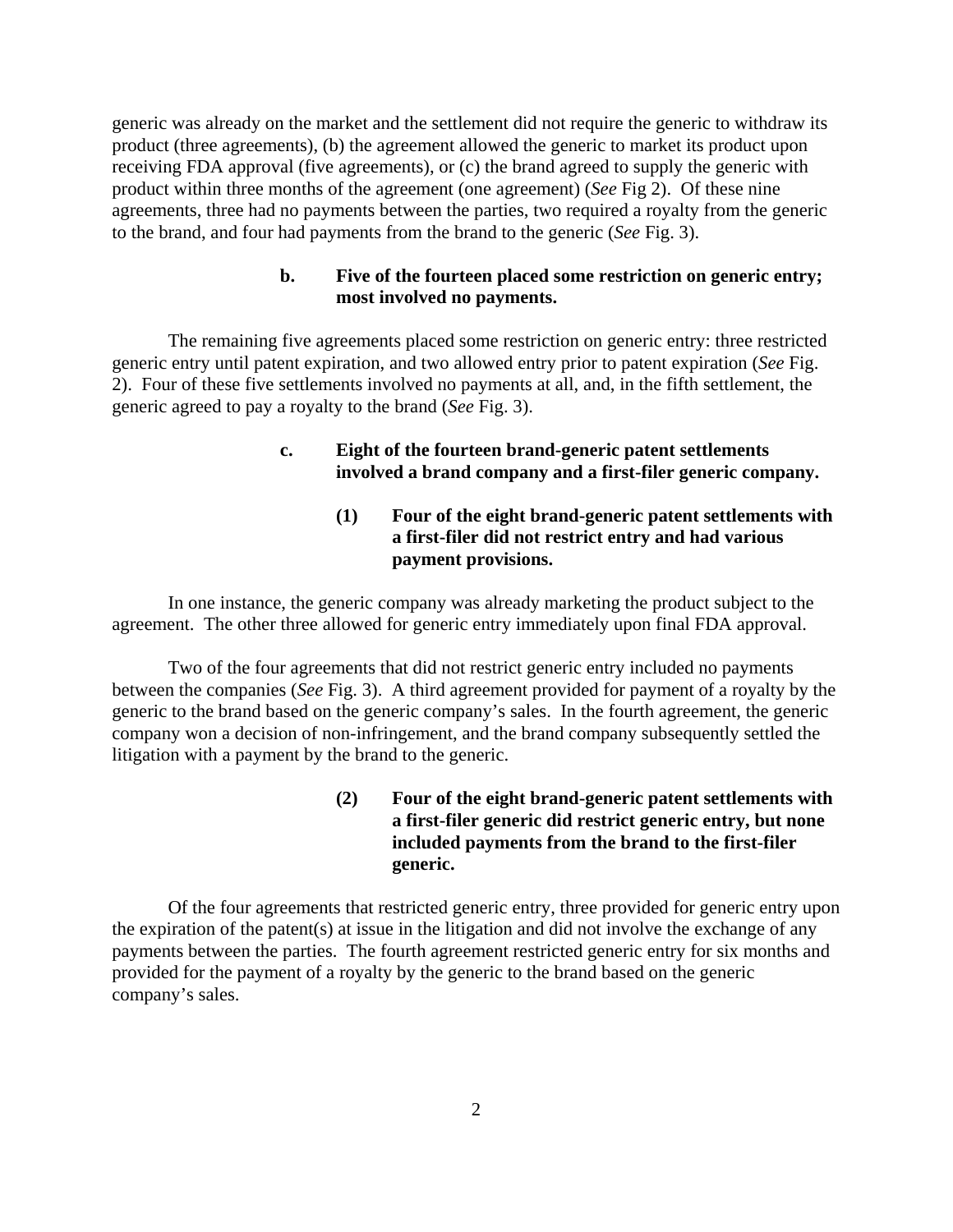### **d. The remaining six of the fourteen brand-generic patent settlements were with a subsequent generic filer (***See* **Fig. 1); only one agreement placed any restriction on generic entry, and that agreement involved no payments.**

In five of the six settlements involving subsequent filers, there was no restriction on generic entry. Of those five settlements, three included a payment from the brand to the generic.<sup>4</sup> In the fourth settlement, the brand company agreed to license and supply its product to the generic company in exchange for royalties and a share of the generic's profits from marketing the product.<sup>5</sup> The fifth settlement did not involve any payments among the parties.

Only one of the remaining six settlements placed any restriction on generic entry, and that settlement did not include any payments between the parties involved. The litigation involved multiple patents that were listed in the Orange Book. Under the settlement, the generic could enter approximately three years after the agreement, which was the expiration date for one of the patents at issue in the litigation and approximately eight years before the expiration of the other two patents.

# **2. Five of the nineteen brand-generic agreements did not settle patent litigation.**

In one of those five agreements, the brand manufacturer purchased an exclusive license to the generic's product. In another, the brand company licensed its product to a generic company and agreed to supply that company with the product. In a third agreement, a brand company provided to the generic a license to intellectual property covering the brand company's product, and there was a short-term supply agreement in which the brand would sell its product to the generic. The remaining two brand-generic agreements were interim arrangements during the pendency of patent infringement litigation.

#### **B. The remaining three agreements were generic-generic agreements and involved the transfer or sharing of the 180-day exclusivity period.**

In all three generic-generic agreements, a first-filer (i.e., the first company to file an abbreviated new drug application with the FDA for a particular product) experienced a production impediment and partnered with another generic company to market the product during the exclusivity period. In all three agreements, the parties agreed to share the profits from the sale of the products involved. None of the three agreements restricted entry with a competing product by either party to the agreement.

<sup>&</sup>lt;sup>4</sup>Specifically, in two of the three settlements, the generic company was already marketing its generic product. In the third settlement, the brand made a payment to the generic company, but there was no restriction on the generic's ability to market its own generic product.

 $5$ The agreement required the brand to supply the generic within three months.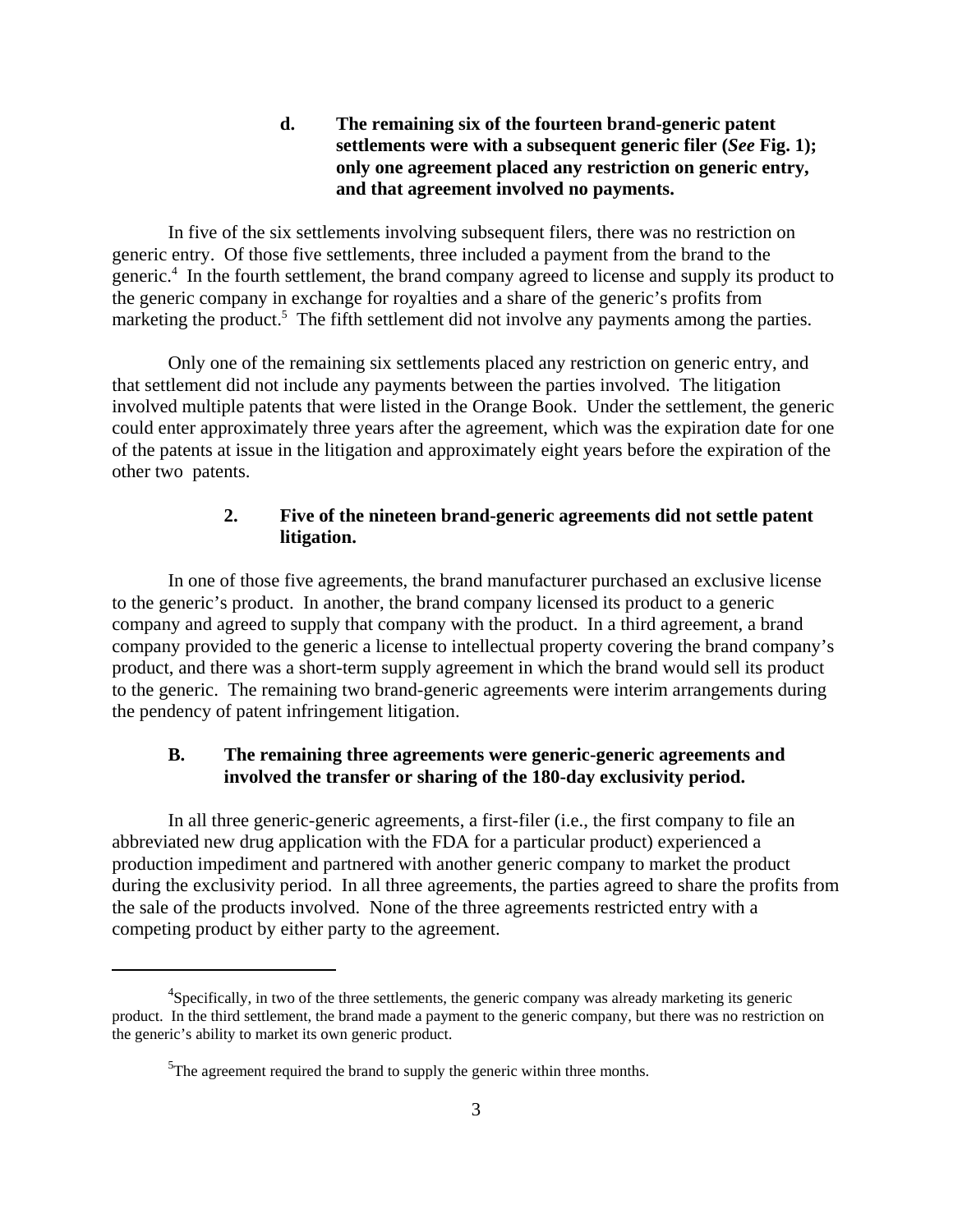# **II. A Comparison of Settlements Collected in the Generic Drug Study and Settlements Filed Under the MMA in FY 2004.**

Below is a comparison of the data collected on patent litigation settlement agreements for the Generic Drug Study with that collected during the first nine months (FY 2004) of the MMA.

#### **A. The number of patent settlements involving brand-generic litigation appears to have increased.**

Overall, the number of patent settlements involving brand-generic litigation has increased. In the seven years between 1992 and 1999, there were fourteen final settlements between the brand and the first-filer. Since 2000, there have been at least fourteen final settlements, with eight occurring since January 2004.<sup>6</sup> Similarly, there were six final settlements between the brand and a subsequent filer between 1992 and 1999, and there have been at least six final settlements between the brand and a subsequent filer since 2000.

# **B. Settlements after 1999 do not appear to include a payment from the brand to the generic in exchange for the generic's agreement not to market its product.**

The structure of brand-generic settlements has changed over time in that settlements after 1999 do not appear to include a payment from the brand to the generic in exchange for the generic's agreement not to market its product. The Generic Drug Study showed that between 1992 and 1999, over half (eight) of the settlements between brand and generic first-filers included those provisions. In 1999, it was reported that the Federal Trade Commission was investigating agreements involving such payments. Since that time, the Commission is aware of no final settlements of patent litigation in the pharmaceutical industry in which the brand paid the generic to agree not to market its product. Neither the six settlements entered in 2000 and 2001 nor the fourteen settlements reported under the MMA contained payments in exchange for the generic's agreement not to market its product.

# **C. None of the settlements reported under the MMA placed a restriction on the generic's ability to develop or market a non-infringing product.**

None of the settlements reported under the MMA placed a restriction on the generic's ability to develop or market a non-infringing product. This finding is consistent with the

<sup>&</sup>lt;sup>6</sup>We lack complete data for the approximately three-year period between January 2001 and the beginning of the MMA reporting period. Specifically, we do not have any settlements of litigation that were entered after June 1, 2002 and before January 7, 2004. We also do not have settlements of litigation in which (1) the first paragraph IV certification was filed after January 1, 2001, and (2) the settlement was entered before June 1, 2002. It is quite likely that additional settlements occurred during this period for which we do not have information. For that reason, we qualify the number 14 with the words "at least."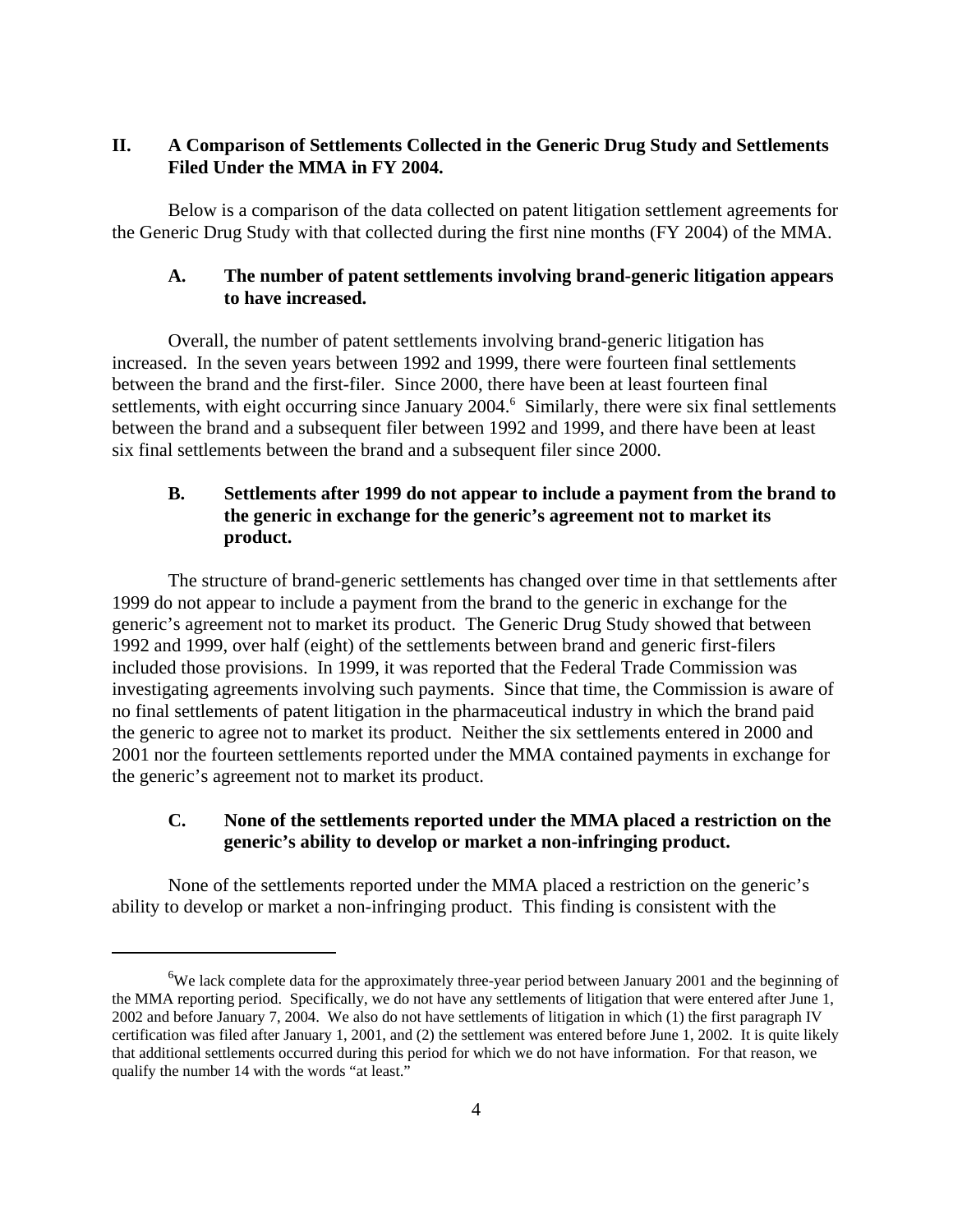agreements reported in the Generic Drug Study, i.e., that restrictions on the generic's ability to market non-infringing products occurred only in agreements in which the brand paid the generic not to market the allegedly infringing product.

Based on both the settlements collected in the Generic Drug Study and the settlements reported under the MMA, brand and generic companies have entered patent settlements that included a license to a product unrelated to the litigation in three of forty final settlements. The Generic Drug Study reported that two agreements included licenses for drug products other than the one subject to the ANDA litigation. In addition, there was one other situation in which the license to the unrelated product was memorialized in a separate agreement from the actual settlement of patent litigation, but the two agreements cross referenced each other. None of the agreements reported under the MMA included a license to an unrelated product or crossreferenced a separate agreement.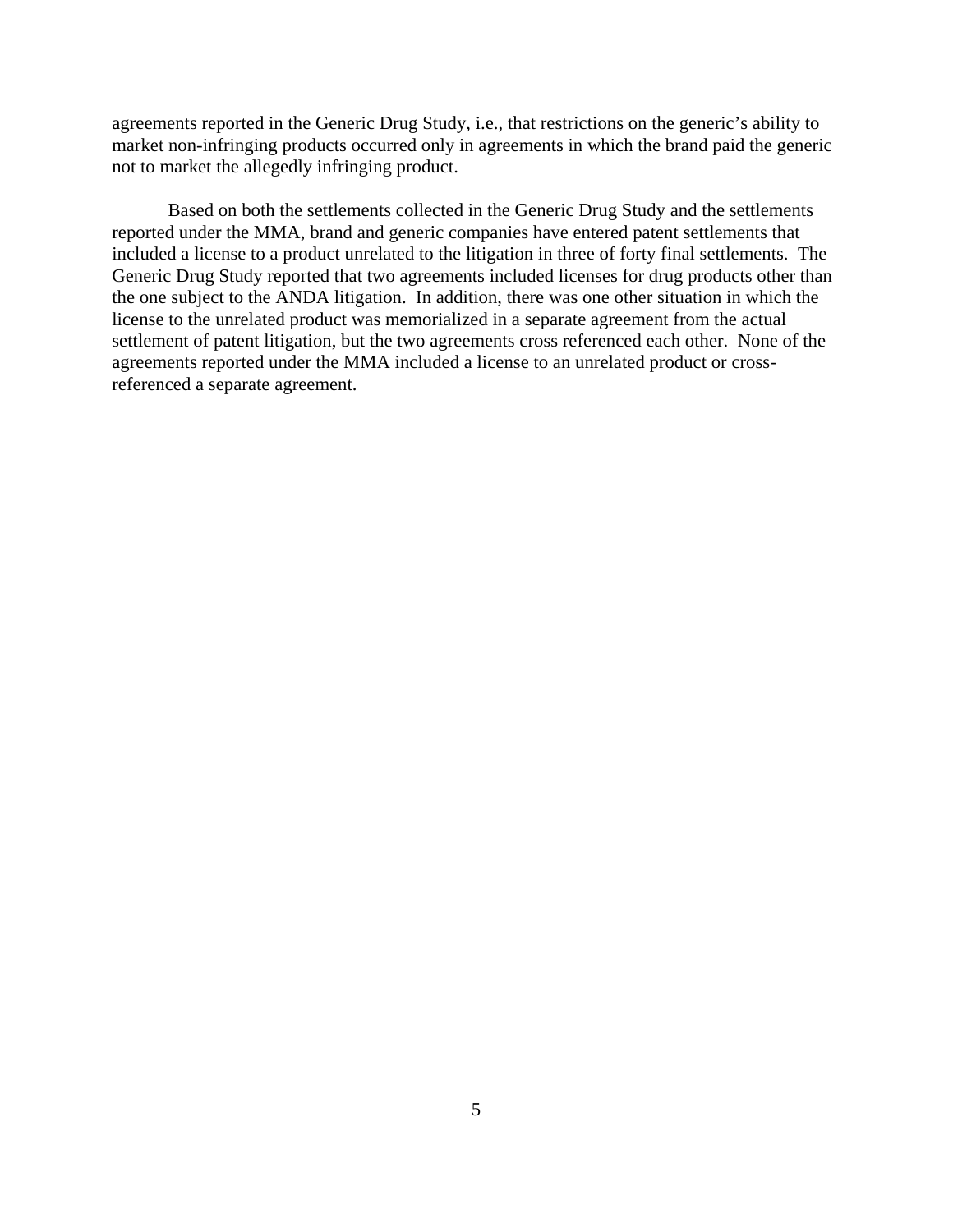

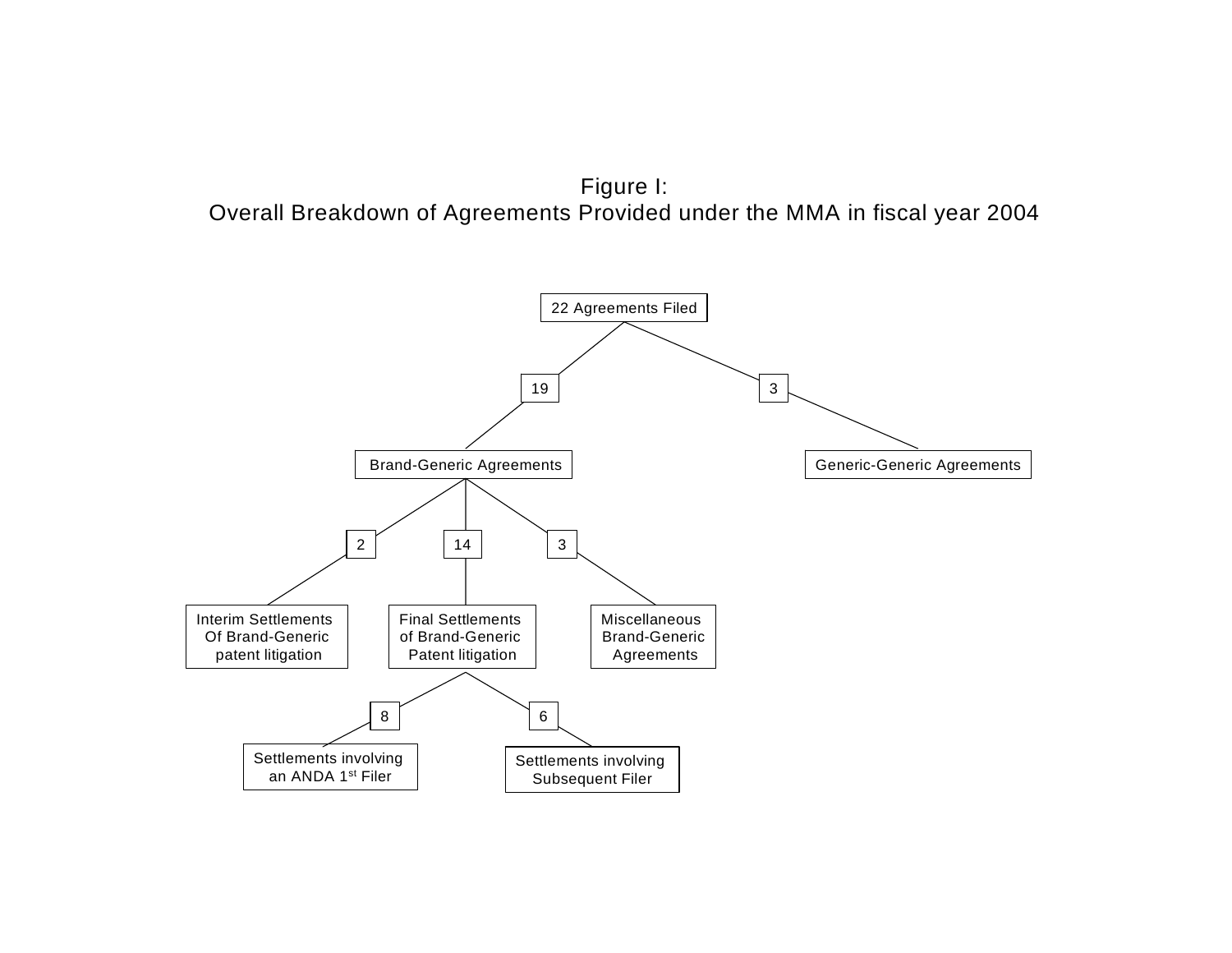